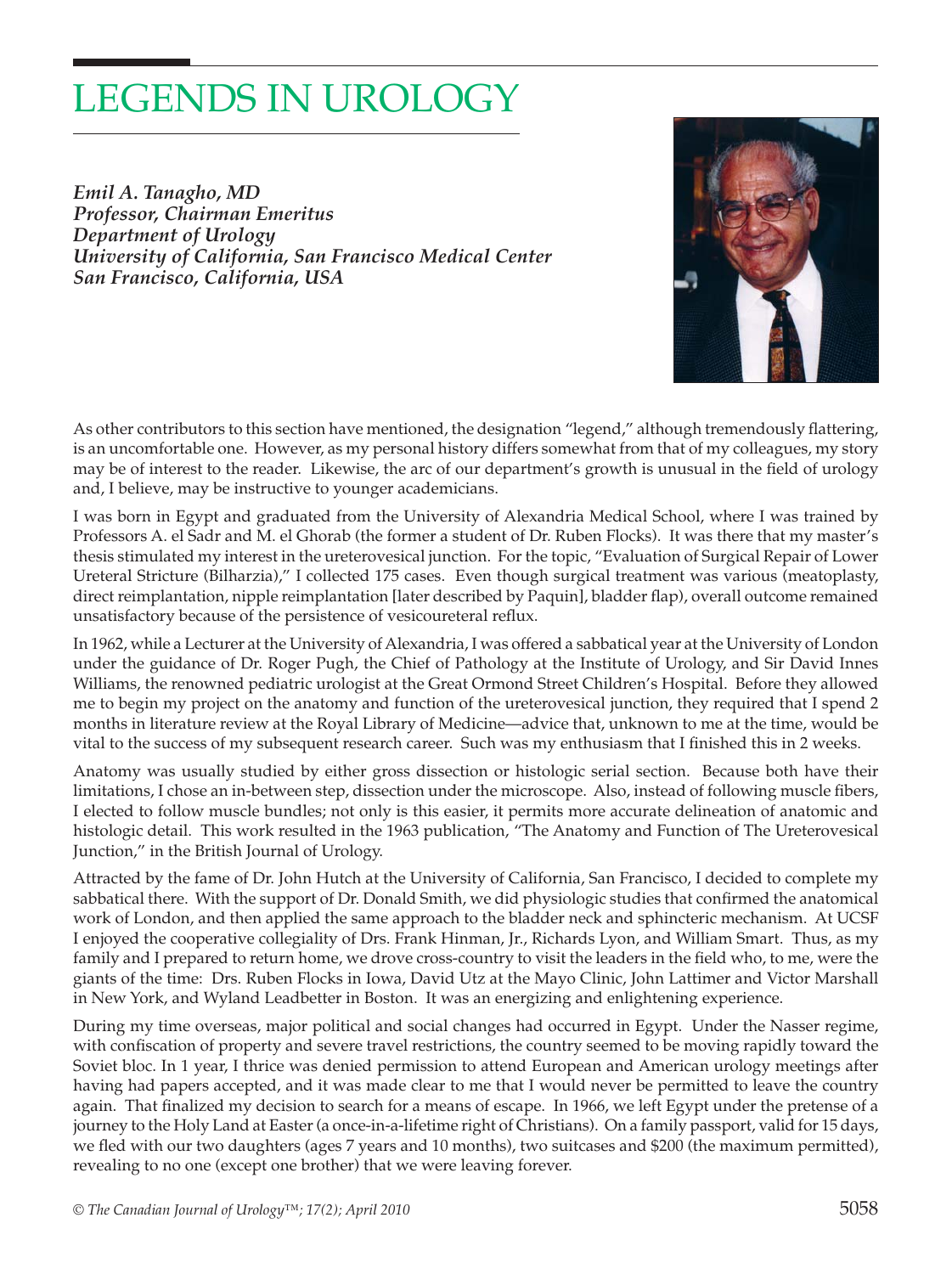After 2 weeks in Jerusalem, we traveled to Beirut, where I joined the American University as a Visiting Scholar until my immigration visa was granted with the help of Senator Frank Church, the Chair of the Senate Foreign Relations Committee, arranged through the intercession of Drs. Robert Ayers and Richards Lyon. In 1972 I attained American citizenship, and in 1974 my Board of Urology license.

## **Research Interests**

At UCSF I resumed the anatomic studies of my sabbatical: we defined the causes of primary reflux owing to poor muscularizaion of the terminal submucosal ureter and trigone; elucidated the embryogenesis of ureteral duplication, ureteroceles, and non-occlusive ureteral dilatation (megaureter); and described the causes and mechanism of the dilated ureter (vesicoureteral reflux, prune belly syndrome, ureterocele, ureteral duplication, ectopic ureter, functional megaureter).

In an interesting cooperative investigation with NASA after one of the early astronauts came down with an attack of pyelonephritis, we studied the effect of gravity on ureteral peristalsis and showed clearly that antigravity leads to ureteral stasis and dilatation.

Fetal Surgery: In the early 1970s, intrigued by the association of posterior uretheral valves and megaureter and renal dysplasia, we embarked on a series of daring surgical experiments in the fetal lamb to induce three congenital anomalies: posterior urethral valves (PUV), ureteropelvic junction obstruction (UPJ); and renal vascular ischemia. At mid term through the thin uterine wall, we partially delivered the lamb fetus, preserving the amnionic fluid. We then exposed the proximal urethra, kidney or upper ureter, wrapping a small silastic tube around the area of interest loose enough only to limit further expansion. Urethral obstruction resulted in patent urachus and, occasionally, unilateral vesicoureteral reflux. Obstruction of the upper ureter caused hydronephrosis; renal dysplasia did not occur, but there were definite changes in ureteral muscular orientation. Vascular obstruction resulted in a shrunken dysplastic kidney.

Surgical Technique for Complete Urinary Incontinence: In our anatomic studies we had explored the mechanism of urinary continence, proximal and distal sphincteric mechanisms, and pelvic innervation. Based on the knowledge gained of the muscular configuration of the bladder, we found we could turn an anterior bladder flap into a sphincteric tube to replace a damaged or even absent sphincter. In selected patients this surgical technique remains in use today.

Urodynamics, Female Urology, and Colpocystourethropexy: Our attention was then directed to the physiology of the bladder, neurophysiology, and the mechanism of micturition. Working with Drs. Frank Hinman, Jr. and Earl Miller and taking advantage of the emerging technique of video urodynamics, our lab developed the most comprehensive clinical urodynamic studies to evaluatie neuropathic disorders, urinary incontinence, urinary tract infections, and a variety of voiding dysfunctions.

Interest in female urology was always a driving force behind that work. To differentiate genuine stress incontinence owing to weak support and excessive mobility from mixed urinary incontinence and intrinsic sphincteric deficiency, we conducted detailed studies identifying specific urodynamic findings in each group. That led us in 1970 to modify the Burch technique of bladder suspension, which we called colpocystourethropexy (CCUP). To this day, patients with persistent stress incontinence in whom previous repairs have failed are best helped by this approach, unless there has been iatrogenic damage to their sphincteric mechanism.

Neural Stimulation in Urology: In the early 1970s, we began studying neural control of the urinary bladder and sphincteric function, trying to define the neural pathway along the somatic and autonomic nervous systems. Having published extensively on the subject, I was approached by Drs. Karl Frank and Terry Hambrecht, directors of the neuroprosthesis section of the NIH. At that time, Dr. Blaine Nashold, a neurosurgeon at Duke University, had implanted an electrode in the sacral segment of the spinal cord and induced bladder contraction and emptying. Drs. Frank and Hambrecht visited our lab and, after several hours' discussion on bladder neurophysiology, proposed that we contract with NIH. That was the beginning of this exciting work.

Professor Udo Jonas from Germany worked with me in the laboratory, followed by Drs. Richard Schmidt and Joachim Thüroff as research fellows. Testing the stimulation of the sacral spinal cord and comparing it to the direct stimulation of the pelvic autonomic plexus or the bladder wall, we developed 12 different surface or penetrating electrodes. To limit the spread of current, we even attempted microelectrode implantation for the stimulation of the parasympathetic nucleus.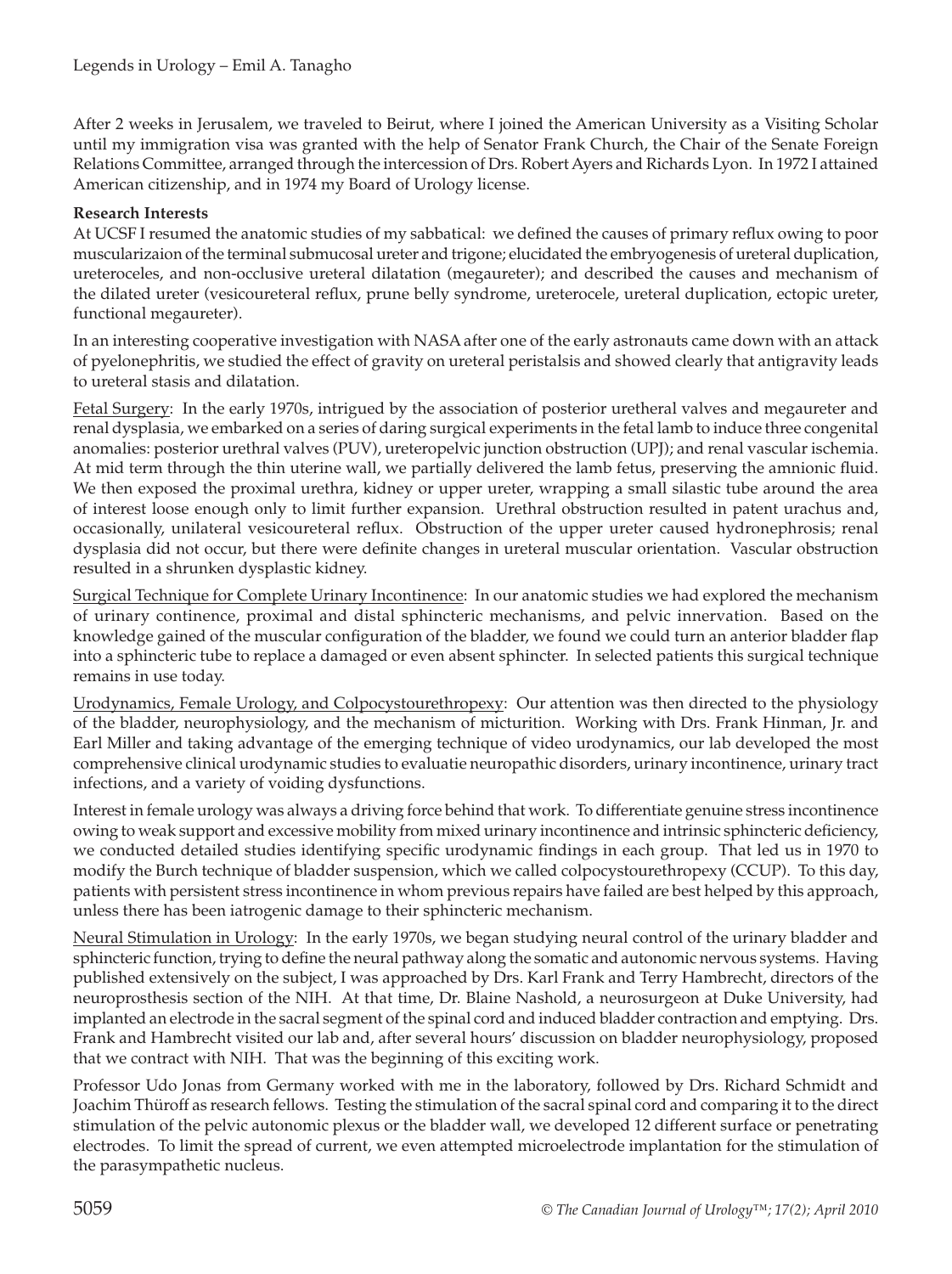We traced the neural pathway of the autonomic and somatic neurons from various sites in the bladder and sphincter, injecting horseradish peroxidase and tracing its axon transport to the mother nuclei in the spinal cord. We defined the exact location of the pudendal and parasympathetic nuclei in the sacral segment and determined their spatial extension: the parasympathetic nucleus is more confined and the pudendal nucleus extends beyond it. Thus, unless a microelectrode was implanted in the parasympathetic nucleus itself, there was no way to stimulate it without stimulating the pudendal nucleus at the same time.

We moved to stimulation of the sacral root through extradural access. In dogs spinalized above the sacral segment in which spastic neurogenic bladder developed, we implanted electrodes on either the complete root or the ventral motor component alone, with the dorsal component either intact or interrupted. This was done either unilaterally or bilaterally and with either a single root or more than one root. Every specific arrangement was performed on 4 to 6 dogs. The conclusion was that, to gain control of bladder evacuation in spastic upper motor neuron lesions, it was necessary to do extradural dorsal rhizotomy to reduce spasticity and improve bladder capacity and then stimulate the ventral root by a direct implant. Various electrodes were evaluated and the spiral wrap-around type was found to be the best. Also during these studies, we learned that we could regain control in a weakened sphincter by stimulating the pudendal nerve and that chronic stimulation changed the nature of the striated muscle fibers from fatigable to fatigue-resistant to maintain continence.

In the early urodynamic studies in the spastic neurogenic dog, we observed that, when only minimal filling provoked bladder activity, sacral root stimulation immediately inhibited it. However, once the stimulation stopped, the bladder hyperactivity resumed. This finding surprised us initially, but after consideration we recognized it as a natural reflex. If the bladder tends to overact, we can suppress this by overactivating the sacral root; the perineal muscles tighten and this in turn inhibits detrusor contraction. If this could be accomplished in the full-blown spastic neurogenic bladder, we believed it could be beneficial with less severe causes of bladder overactivity. In patients we easily tapped into the sacral root percutaneously for implantation of tiny electrodes; when the bladder went into overactivity, stimulating the sacral root suppressed it. That beginning development has become what is now a very popular treatment known as Interstim®, commercially available from Medtronic.

I am personally disappointed that neurostimulation is not more widely used and that a bladder pacemaker has not been realized. The number of patients with spinal cord injury and loss of bladder control is relatively small and the technology is quite complex. Unfortunately, industry profitability drives progress in medicine. This is particularly frustrating because our subsequent work furthered the technology.

With intraoperative testing, as we did in our clinical trials in 1989, one can choose the sacral root that can produce the most detrusor contraction and the least sphincteric activity. To refine this approach, we studied the anatomy of the sacral ventral root in detail. It became clear that all sacral roots arise from the spinal cord as several rootlets and that, even after joining together, these rootlets maintain their identity throughout their entire intrathecal course, carrying the axon of the nearby neurons in the spinal cord. In S2-4, some would be carrying axon from the pudendal nucleus, others from the parasympathetic nucleus. By dissecting the sacral ventral root into its various rootlet components just before its exit from the dura, we could distinguish the one carrying somatic fibers from the one carrying parasympathetic fibers. By severing the former, we could stimulate the entire ventral root extradurally and produce pure detrusor contraction. This was a major step forward.

In more recent work, we also discovered that we could electrically block transmission along the large somatic fibers and then selectively drive the parasympathetic fibers. This simplified the procedure and eliminated the need for any neurotomy. The technology for the dream bladder pacemaker is at hand.

We also attempted somatic innervation of the detrusor. A few bundles from the femoral nerve were isolated and implanted into the bladder wall; after attachment was gained, stimulation induced bladder contractions. This was a new approach towards somatic innervation of an autonomic visceral organ.

We then attempted somatic augmentation of the detrusor muscle. We transported the latissimus dorsi muscle with intact nerve and blood supply to the pelvis and wrapped it around the atonic bladder, re-anastomising its nerve and blood supply locally. After allowing time for nerve regeneration, electrical stimulation led to muscle contraction, facilitating bladder emptying. This work showed not only the feasibility of reinnervation and revascularization of a transplanted large muscle sheet, but also the effectiveness of its contraction in assisting bladder emptying.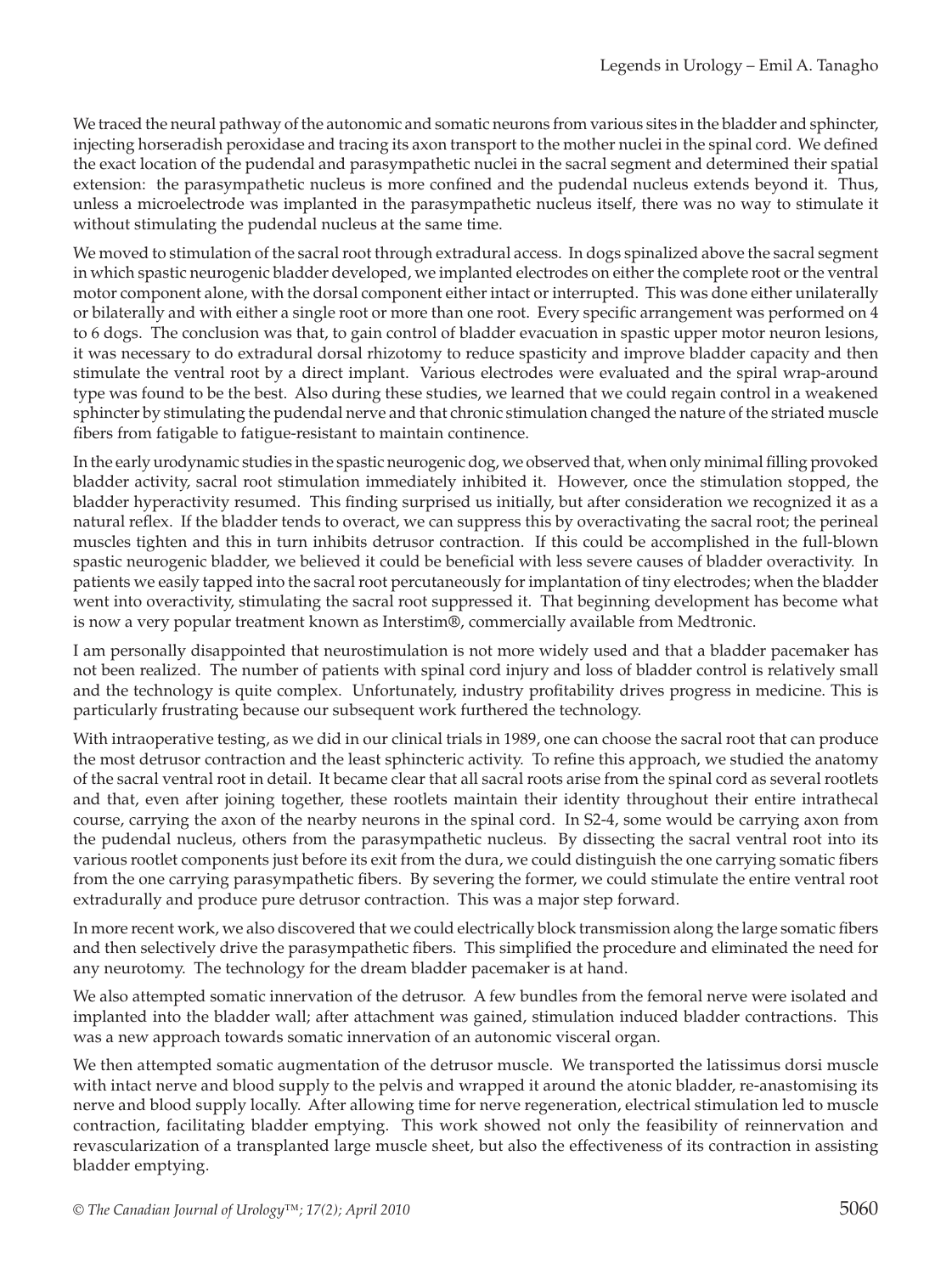Erectile Dysfunction: As our bladder stimulation work was underway, Dr. Tom Lue joined our lab. While stimulating the sacral roots, we occasionally noted an erectile component, which inspired Dr. Lue to isolate and stimulate the cavernosus nerve. The erection pacemaker was born. Monkey Joe, with a chronically implanted electrode over the cavernosus nerve, became a celebrity in our lab with whom every visitor requested a meeting. It got to the point where, whenever we entered the lab with a visitor, Monkey Joe would lie on his back readying himself for the anticipated stimulation. This was the very first chronic animal model to control erectile function, allowing initiation, maintenance, and termination at will. Dr. Lue's pioneering physiologic and pharmacologic studies inspired revolutionary progress in the treatment of erectile dysfunction.

Jacob K. Javits Neurosciences Award: Our work on neurostimulation has been supported since its inception by continuing grants from the NIH, and in 1985 I was honored with the prestigious Jacob K. Javits Neurosciences Award, which I continued to receive for 14 consecutive years.

Dr. Richard Schmidt, who joined our lab in 1975 as a research fellow and later rose to full professor, deserves special recognition for his major contribution to our neurostimulation research, as does our innovative neuroscientist, Dr. Curtis Gleason.

Tissue Engineering: Early in 1983, we successfully cultured vesical smooth muscle in a petri dish. To use this in repair of urinary tract defects, we grew the culture over Dexon mesh woven in our lab by a talented Vietnamese technician. This impregnated mesh was then folded in several layers and grafted into the bladder defect of the donor animal. The graft survived for a short while, but ultimately ended as a fibrous scar.

Revival of our interest in regenerative medicine took place in the 1990s when we turned to the bladder acellular matrix. When this was grafted on top of a bladder base after partial cystectomy, it completely remuscularized within two to three months and attracted autonomic innervation. Functional studies showed this regenerated bladder to have responses and functional properties identical to those of the normal bladder. When the acellular matrix was cross-grafted from several species (humans, dogs, rabbits, and guinea pigs) to rats, the recipients all survived and the graft showed a lack of antigenicity. It performed similarly in large animals (dog to dog) and in pathologic bladder conditions. Encouraged, we extended the transfer of organ-specific acellular matrix to ureteral and uretheral defects with equal success. It was also used to replace defects in the tunica albuginea to simulate repair of Peyronie's disease. We also have limited clinical trials for bladder augmentation and urethral stricture repair, and our early results have been encouraging. Currently, there is great interest in this regenerative medicine and various kinds of reconstruct are being suggested for grafting after being seeded with smooth muscle cells or the urothelial cells or both. We believe, however, that none of these synthetic reconstruct will ever be superior to the organ specific acellular matrix, whether seeded or not.

### **The UCSF Department of Urology**

In 1976, on the retirement of Dr. Donald Smith, I was nominated as Chairman of the Division of Urology. I delayed acceptance for 6 months until, with the help of Dean (later Chancellor) Julius Krevans, Urology was elevated to departmental status. I emphasize this seemingly minor issue because I realized early on that it was truly necessary for the success of a progressive agenda.

Resident Program and Spectrum of Research: The rigor of our Resident Program was intensified. With the addition of a research year, it became one of the best in the country. The clinical training was broadened to include every subspecialty: oncology, pediatric urology, stone disease, endourology, fertility, urologic trauma, neurourology, erectile function, and andrology. Unlike many Urology programs, where one area of research and treatment is emphasized, I was determined to make UCSF a magnet for the care of multiple disorders and a focus of research acknowledged world-wide. To this end, I intended by no means to be a one-man show. The goal in our Department was that anyone who joined our faculty would, in two to three years, achieve national and international recognition. For all of them, this became a reality.

The first faculty recruit was Dr. Jack McAninch from Letterman Army Hospital. In a few years, Jack became a brilliant star in academic urology, progressively assuming the presidency of almost every urologic society, including the AUA and the SIU.

Our success can be attributed to three factors: 1) insisting upon departmental status; 2) recruiting excellent faculty (one cannot fail with colleagues such as Jack McAninch, Tom Lue, Marshall Stoller, Richard Williams, Barry Kogan, and Peter Carroll, under whose current Chairmanship the department has reached new levels of renown); and 3) actively welcoming international scholars.